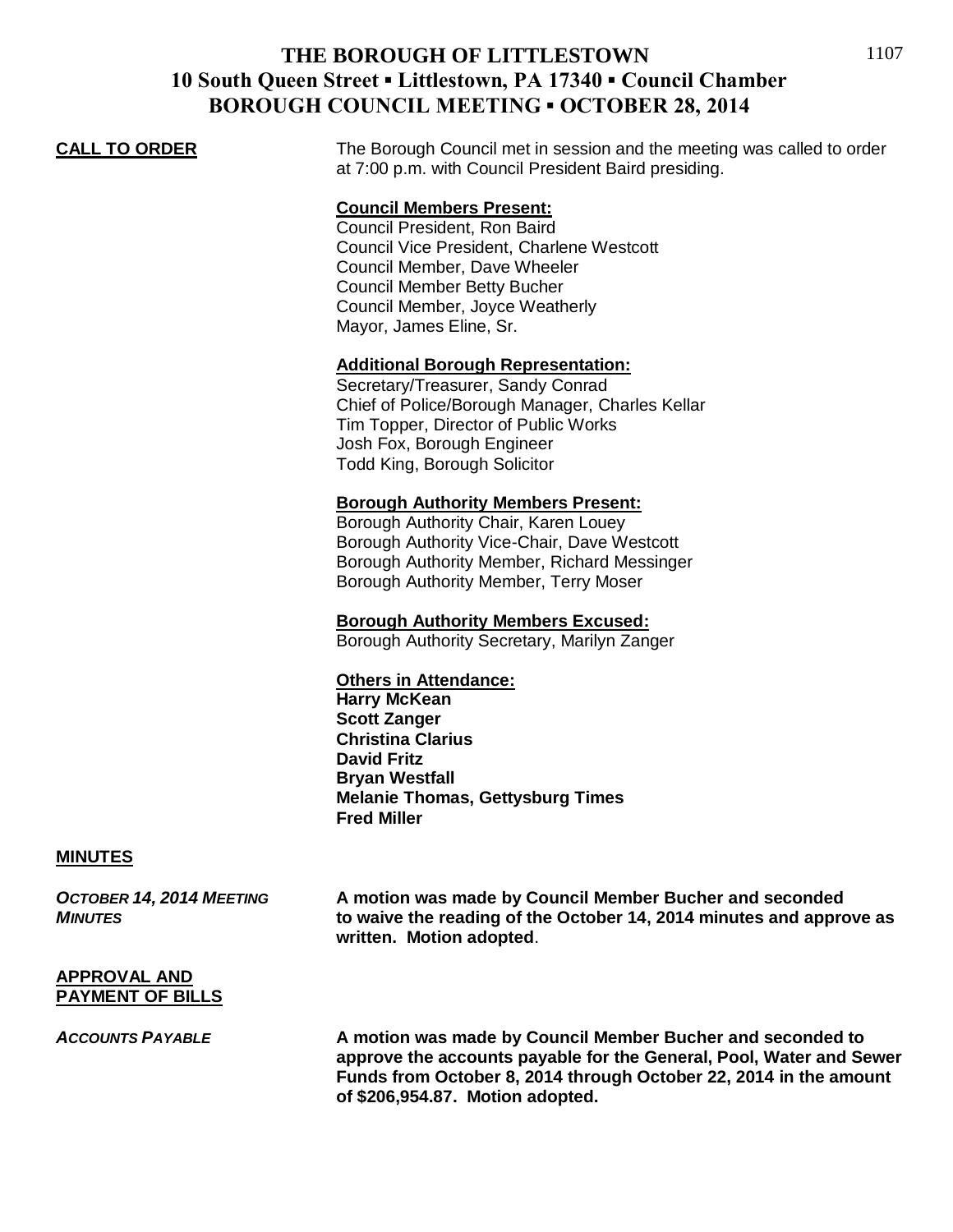| <b>PAYROLL</b>                                            | A motion was made by Council Member Bucher and seconded to<br>approve the payroll from October 8, 2014 through October 22, 2014 in<br>the amount of \$39,629.84. Motion adopted.                                                                                                                                                                                                                          |
|-----------------------------------------------------------|-----------------------------------------------------------------------------------------------------------------------------------------------------------------------------------------------------------------------------------------------------------------------------------------------------------------------------------------------------------------------------------------------------------|
| <b>REVENUE AND EXPENSE REPORT</b>                         | A motion was made by Council Member Bucher and seconded to<br>approve the Revenue and Expenditure report for September. Motion<br>adopted.                                                                                                                                                                                                                                                                |
| <b>NEW BUSINESS</b>                                       |                                                                                                                                                                                                                                                                                                                                                                                                           |
| <b>2015 TENTATIVE BUDGET</b><br><b>RESOLUTION</b>         | A motion was made by Council Member Bucher and seconded to<br>approve the Resolution of Tentative Adoption of the Borough of<br>Littlestown's 2015 Budget. Motion adopted.                                                                                                                                                                                                                                |
| <b>ADVERTISE BUDGET NOTICE</b>                            | A motion was made by Council Vice President Westcott and<br>seconded to direct the Borough Secretary to advertise the budget<br>notice on October 30, 2014. Motion adopted.                                                                                                                                                                                                                               |
| <b>ADVERTISE 2015 TAX ORDINANCE</b>                       | A motion was made by Council Member Moser and seconded to<br>direct the Borough Solicitor to advertise the Tax Ordinance for the<br>Fiscal Year 2015. Motion adopted.                                                                                                                                                                                                                                     |
| <b>CHRISTINA CLARIUS - 25 MASON</b><br><b>DIXON DRIVE</b> | Ms. Clarius came before Council to explain that she had received a water<br>bill for October that was extremely high. She stated that she had no leaks<br>however she did power wash the front of her house. It is only her and her<br>fiancé living at the home and they both work. Her usage used was 6500cf<br>for the quarter. She stated that they usually use around 900 to 1200cf a<br>quarter.    |
|                                                           | The Director of Public Works did pull and test the meter for accuracy and<br>according the test that was performed the meter did test accurate. Council<br>asked Ms. Clarius to get them information on the power washer and they<br>informed her that they would look further into this but in the meantime it<br>was suggested to Ms. Clarius to set up a payment arrangement with the<br>front office. |
| <b>RECESS</b>                                             | Council President Baird recessed the meeting of the Littlestown Borough<br>Council at 7:15pm for the meeting of the Borough Authority.                                                                                                                                                                                                                                                                    |
| <b>BOROUGH AUTHORITY</b>                                  | The Borough Authority met in session and the meeting was called to order<br>at 7:15 p.m. with Borough Authority Chair, Louey presiding.                                                                                                                                                                                                                                                                   |
| <b>CHANGE ORDER #7 - TAH</b>                              | A motion was made by Borough Authority Vice-Chair Westcott and<br>seconded to approve Change Order #7 for Contract 12-1 - TAH<br>Construction for an increased amount of \$19,754.63. Motion<br>adopted.                                                                                                                                                                                                  |
| <b>PAYMENT #17 FINAL - SWAM</b>                           | A motion was made by Borough Authority Member Moser and<br>seconded to approve the Application of Payment, Payment No. 17<br>(Final) to SWAM Electric for contract 12-2 in the amount of<br>\$20,802.17. Motion Adopted.                                                                                                                                                                                  |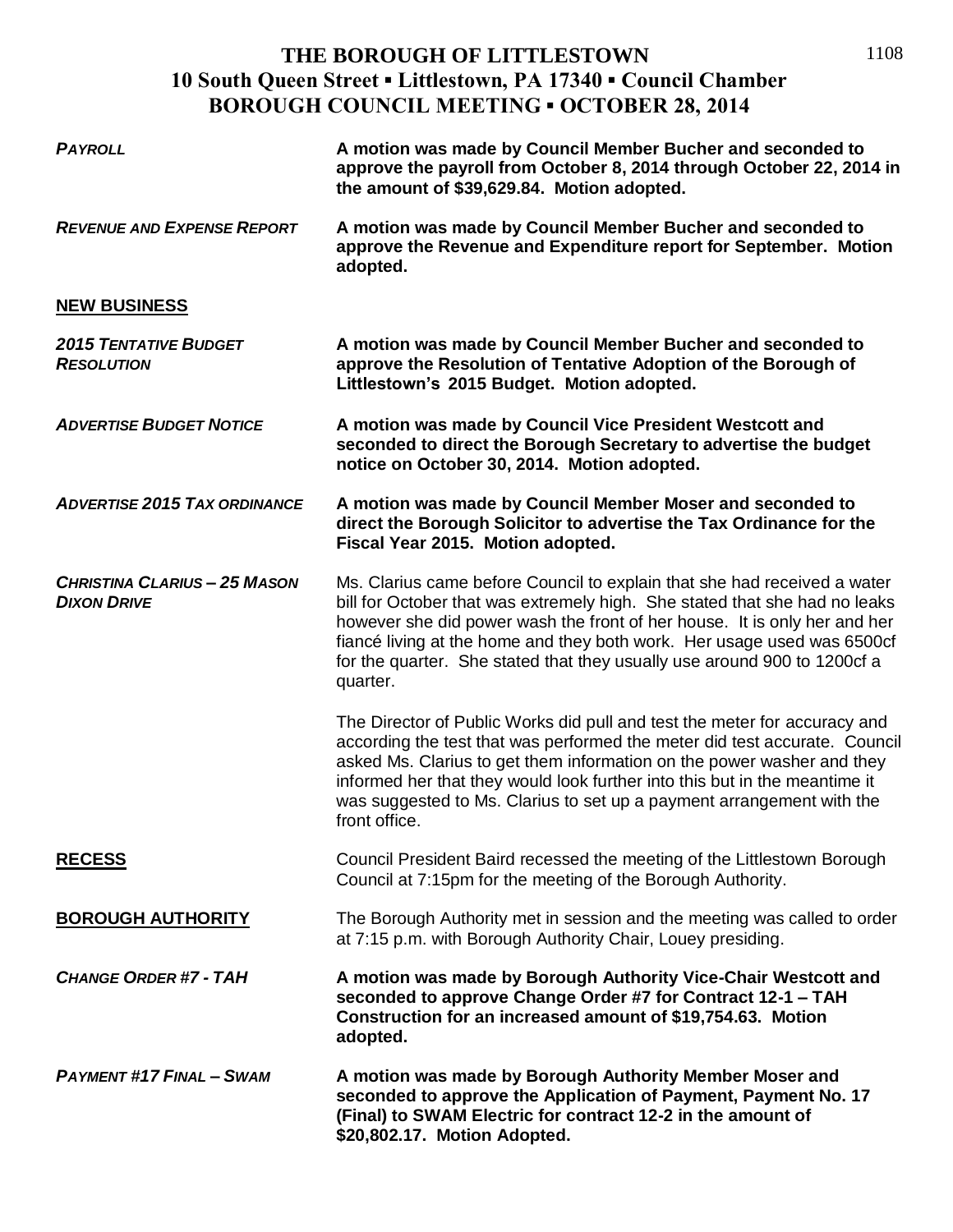| <b>ADJOURN</b>                                                         | Borough Authority Vice-Chair Westcott made a motion to adjourn the<br>meeting of the Littlestown Borough Authority. Motion adopted.                                                                                                                                                                                                                                                                                                                                                              |
|------------------------------------------------------------------------|--------------------------------------------------------------------------------------------------------------------------------------------------------------------------------------------------------------------------------------------------------------------------------------------------------------------------------------------------------------------------------------------------------------------------------------------------------------------------------------------------|
| <b>RECONVENE</b>                                                       | The meeting of the Littlestown Borough Authority was adjourned at<br>7:22pm.<br>The meeting of the Littlestown Borough Council was reconvened at<br>7:22pm.                                                                                                                                                                                                                                                                                                                                      |
| <b>NEW BUSINESS</b>                                                    |                                                                                                                                                                                                                                                                                                                                                                                                                                                                                                  |
| <b>CHANGE ORDER #7 - TAH</b>                                           | A motion was made by Council Member Bucher and seconded to<br>approve Change Order #7 for Contract 12-1 - TAH Construction for<br>an increased amount of \$19,754.63. Motion adopted.                                                                                                                                                                                                                                                                                                            |
| <b>PAYMENT #17 FINAL - SWAM</b>                                        | A motion was made by Council Member Moser and seconded to<br>approve the Application of Payment, Payment No. 17 (Final) to SWAM<br>Electric for contract 12-2 in the amount of \$20,802.17. Motion<br>Adopted.                                                                                                                                                                                                                                                                                   |
| <b>REQUEST FOR A "SLOW CHILDREN</b><br><b>AT PLAY" SIGN</b>            | Borough Secretary Conrad informed Council that she had received a<br>request from a Mr. Michael Keelan who resided at Shenandoah Court. Mr.<br>Keelan along with other residents of that area is asking for a "Slow<br>Children at Play" sign to be posted. There are about 8 to 10 children who<br>live in that area play outside and the traffic including delivery drives go<br>through that area at a speed that is not safe so they would like to have the<br>sign as a warning to drivers. |
|                                                                        | A few Council Members did not see the need for the sign to be posted<br>their since it should be obvious to drivers that if they are going through a<br>development that there could be the potential of kids playing outside.<br>Also, a few years back there was another resident who asked for a sign for<br>South Columbus Avenue and she was denied.                                                                                                                                        |
|                                                                        | After further discussion it was the consensus of the Council that the<br>Director of Public Works install a "Slow Children at Play" sign at the top of<br>Shenandoah Court.                                                                                                                                                                                                                                                                                                                      |
| <b>APPOINTMENT TO THE PLANNING</b><br><b>COMMISSION - SCOTT ZANGER</b> | A motion was made by Council Member Bucher and seconded to<br>appoint Mr. Scott Zanger to fill the vacant seat on the Planning<br>Commission with a term to expire January 1, 2017. Motion adopted.                                                                                                                                                                                                                                                                                              |
| <b>ADA RAMP INSTALLATION</b><br><b>BID TAB-CDBG</b>                    | A motion was made by Council Member Bucher and seconded to<br>approve the bid for the ADA Ramp Installation Project from Doug<br>Lamb Construction, Inc., 1180 Zeager Road, Elizabethtown, PA. Vote<br>6-1 with Council President Baird casting the opposing vote. Motion<br>approved.                                                                                                                                                                                                           |